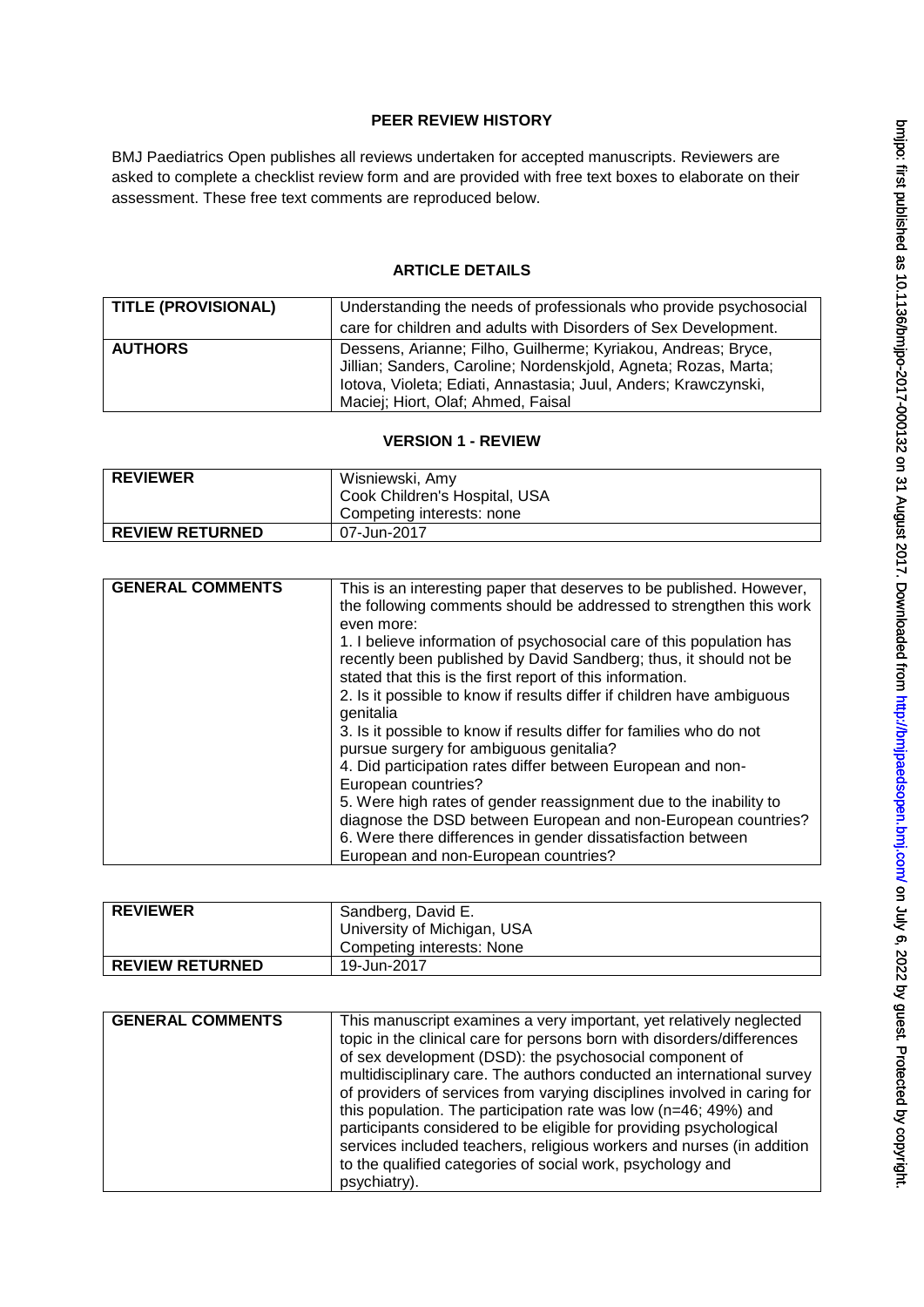| <b>Specific Comments</b><br>Abstract<br>1. I.41: spell out DSD the first time it appears.<br>2. I.51: "Focus psychological interventions included;" change to "The<br>focus of psychological interventions included:"<br>3. I. 56: insert "and" prior to "sadness and depression."<br>4. I.55-56: "Psychosocial care provided to parents facilitates<br>acceptance, which is conditional to become affectionate caretakers."<br>This is a strong statement without supporting evidence in the<br>manuscript. One does not need "evidence" to counsel anyone who is<br>distressed; it's simply the right thing to do. However, the claim that<br>this counseling facilitates acceptance, etc requires evidence, but is<br>not provided with data or references in the body of the manuscript.                                                                                                                                                                                                                                                                                                                                                                                                                                                                                                                  |
|---------------------------------------------------------------------------------------------------------------------------------------------------------------------------------------------------------------------------------------------------------------------------------------------------------------------------------------------------------------------------------------------------------------------------------------------------------------------------------------------------------------------------------------------------------------------------------------------------------------------------------------------------------------------------------------------------------------------------------------------------------------------------------------------------------------------------------------------------------------------------------------------------------------------------------------------------------------------------------------------------------------------------------------------------------------------------------------------------------------------------------------------------------------------------------------------------------------------------------------------------------------------------------------------------------------|
| Introduction<br>5. I.64: The correct term is "disorders" of sex development, not<br>"differences." I am familiar with the concerns that some people with<br>these conditions and their advocates have for the term disorder.<br>However, the references to the consensus statement use "disorders"<br>of sex development." The authors can certainly express a<br>preference for a different term but, at a minimum, should explain by<br>an alternative term was adopted. It should also be kept in mind that<br>"difference of sex development" is not listed in the ICD.<br>6. I.76: "Some parents prefer to delay gender assignment and/or<br>surgical decision-making, " A reference is needed. There is little<br>published evidence that there has been much change in timing of<br>gender assignment or surgery. Further, "delay" without a range may<br>be confusing to readers outside this area: 1 month, 1 year, until the<br>child declares themself a boy/a girl/neither?<br>7. I. 82: consistency in the use of "gender" vs "sex." I believe the<br>authors are referring to "bodily changes of the other sex"<br>8. I.82-84: please provide supporting references, and similarly for the<br>statements that follow in the paragraph.<br>9. I. 89-94: these generalizations require citations. |
| Results<br>10. Some might strongly contend that it is inappropriate for teachers,<br>religious workers and nurses (I.145-146) to be providing<br>"psychological counseling (e.g., l. 169). I recognize that this<br>statement refers to only a minority (30%) of study participants, but it<br>begs the question of what is considered to be "psychological" or<br>"psychosocial" services in this clinical context.<br>11. I.156: it's unclear what data the chi-square is being used to test<br>12. I.163: "Referrals for psychosocial counseling" this implies that<br>a medical specialist is the "gatekeeper" to psychosocial services and<br>suggests a model of care other than the multidisciplinary model<br>recommended in references 1 and 2. Do the results of the survey<br>suggest that most psychosocial services are delivered on a<br>consultation basis only? If so, there are presumably many<br>patients/families that do not receive support because there are no<br>obvious signs of distress. Please clarify.                                                                                                                                                                                                                                                                          |
| 13. The description of the services is vague and it is likely that they<br>are delivered in a highly variable manner across providers leaving<br>the reader without a strong sense of what is actually done. For<br>example, I.180-182: Medical providers would likely say that they also<br>deliver some of this counseling. How is that distinguishable from<br>what psychosocial providers deliver?<br>14. Figure 3 and related comments in Discussion: It should be                                                                                                                                                                                                                                                                                                                                                                                                                                                                                                                                                                                                                                                                                                                                                                                                                                       |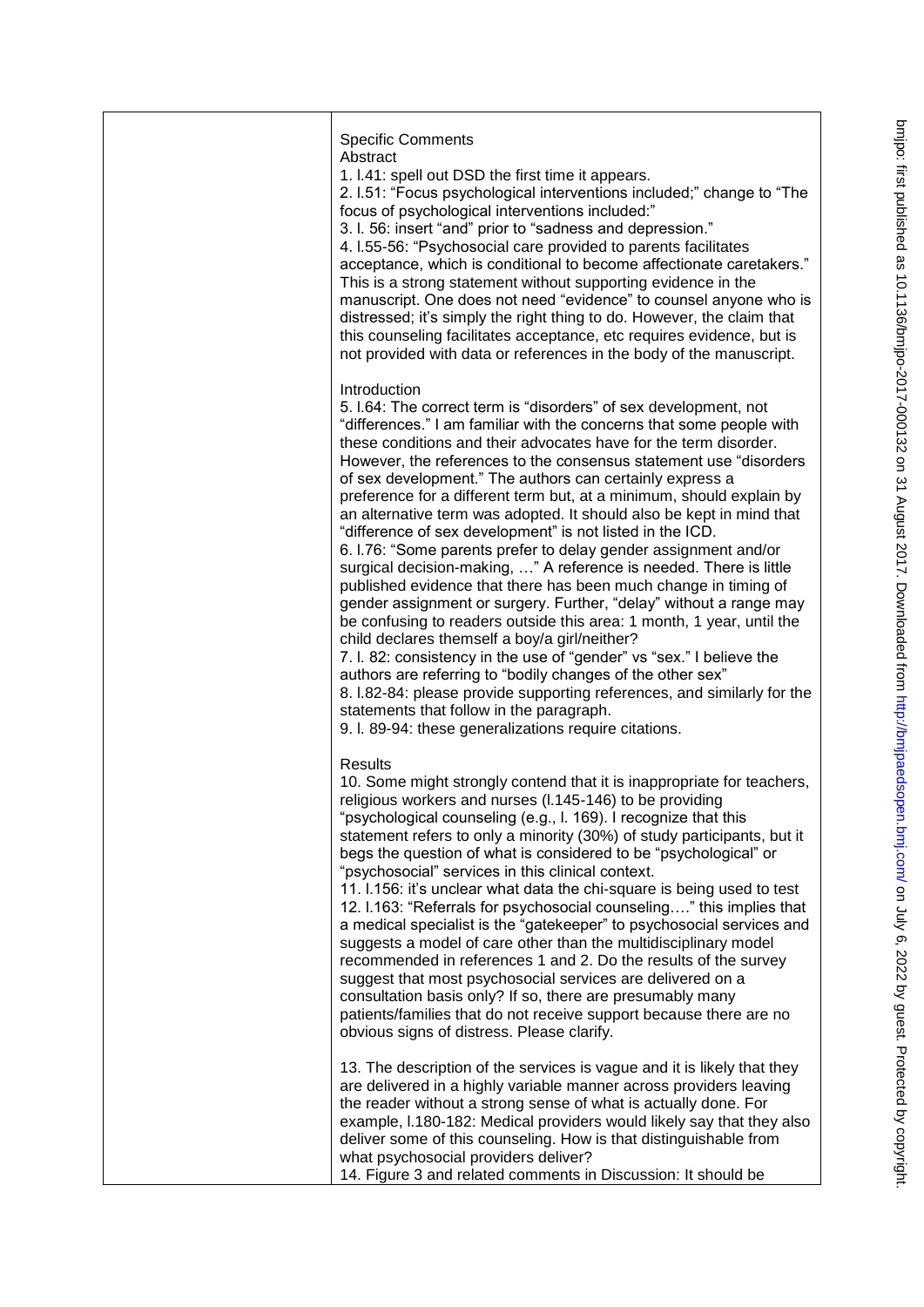| pointed out that the experiences ranked stem from those<br>patient/families "referred" to be seen by the psychosocial provider.<br>Because only a subset of DSD patients/families are referred, this<br>may give the reader a distorted view of the prevalence and pattern<br>of these issues.<br>15. Figure 1. The legend "Most, Middle, Least" is not readily<br>understood.<br>16. Figure 2. "coping and acceptance (remove DSD)"; "Coping and<br>acceptance infertility" to Infertility: coping and acceptance;<br>"Education on psychological aspect DSD" to Education on<br>psychological aspects of DSD. |
|-----------------------------------------------------------------------------------------------------------------------------------------------------------------------------------------------------------------------------------------------------------------------------------------------------------------------------------------------------------------------------------------------------------------------------------------------------------------------------------------------------------------------------------------------------------------------------------------------------------------|
| 17. Figure 3. "Types of emotional problems seen among inidividuals<br>(sic) with DSD?" "Types of adjustment problems in DSD"<br>18. for all figures, consider ordering rows from most to least frequent                                                                                                                                                                                                                                                                                                                                                                                                         |
| <b>Discussion</b><br>19. I.230-232: incomplete sentence<br>20. I.236-238: was this information collected as part of the survey or<br>is it assumed?<br>21. Neither the data collected nor Discussion are sufficiently specific<br>to inform the development of psychosocial services tailored to the<br>DSD population. If the approaches to treatment are the same as for<br>other chronic conditions, then that should be stated along with<br>references to evidence-based psychosocial interventions.                                                                                                       |

# **VERSION 1 – AUTHOR RESPONSE**

Reviewer(s)' Comments to Author:

Reviewer: 1

# Comments to the Author

This is an interesting paper that deserves to be published. However, the following comments should be addressed to strengthen this work even more:

1. I believe information of psychosocial care of this population has recently been published by David Sandberg; thus, it should not be stated that this is the first report of this information.

Response: We adapted the manuscript lines 244-248 and referred to Rolston's publication (published June 2017, after submission of our manuscript)

- 2. Is it possible to know if results differ if children have ambiguous genitalia
- 3. Is it possible to know if results differ for families who do not pursue surgery for ambiguous genitalia?

Response: We fully agree that these are interesting questions but unfortunately we are not able to answer based on our available data. Focus of the survey was activities of professions who provide psychosocial care in patients with DSD and their parents.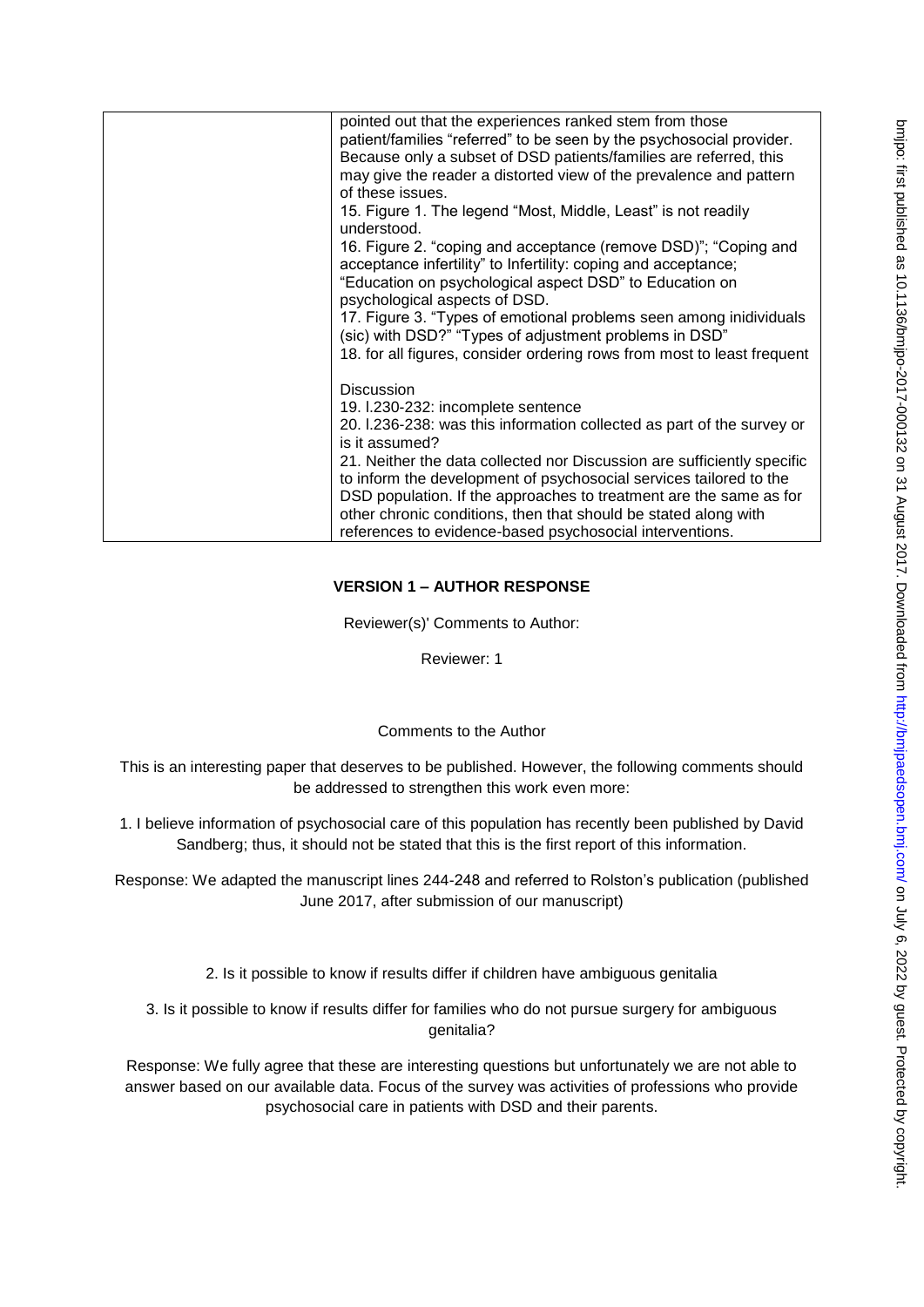4. Did participation rates differ between European and non-European countries?

Response: This is a relevant comment. A Providers of psychosocial care in DSD are not well organised (there is no professional organisation). We were able to identify email addresses of providers of psychosocial care from multiple sources related to DSD as described in the Methods section lines 278 - 282. From the email addresses it is difficult to trace location, hospital or institute. Many potential responders had gmail and hotmail accounts. So we only know location, hospital and institute names from participants.

5. Were high rates of gender reassignment due to the inability to diagnose the DSD between European and non-European countries?

6. Were there differences in gender dissatisfaction between European and non-European countries?

Response: Unfortunately, we cannot detail this relevant issue. Focus of the survey was activities of professions who provide psychosocial care. As such we did not investigate gender (re)assignment, gender dissatisfaction etc. Such a study demands another study design.

Reviewer: 2

# Comments to the Author

This manuscript examines a very important, yet relatively neglected topic in the clinical care for persons born with disorders/differences of sex development (DSD): the psychosocial component of multidisciplinary care. The authors conducted an international survey of providers of services from varying disciplines involved in caring for this population. The participation rate was low (n=46; 49%) and participants considered to be eligible for providing psychological services included teachers, religious workers and nurses (in addition to the qualified categories of social work, psychology and psychiatry).

In the U.S., my experience has taught me that institutional review boards would commonly provide a waiver for a survey of this sort. However, I don't know what the practices are in Europe. I see no mention in the paper regarding how this issue was addressed. Also, it is not stated whether respondents were promised anonymity? confidentiality? Was their informed consent?

Response: See lines 155-157. All potential respondents received a personalized email with an introduction to the present survey, in which they were informed about the relationship to COST-Action BM1303 (with reference link) and the purpose of the survey. By clicking the reference link to the survey, respondents gave their informed consent. We asked respondents to fill out their contact details so participation was not anonymous. But respondents could choose to skip questions, if they felt uncomfortable to answer.

Specific Comments

Abstract

1. l.41: spell out DSD the first time it appears.

Response: We adapted the manuscript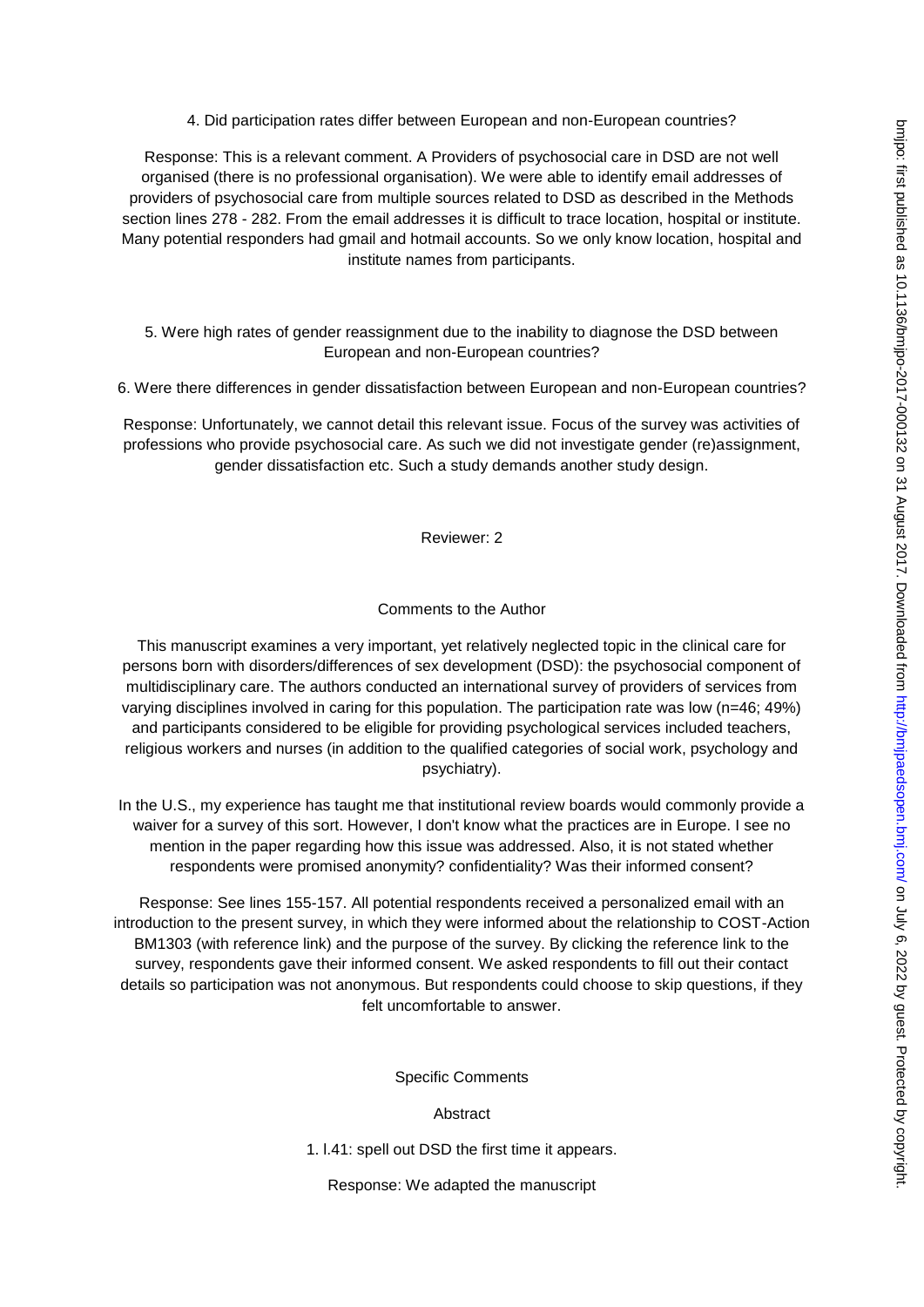#### 2. l.51: "Focus psychological interventions included;" change to "The focus of psychological interventions included:"

Response: We adapted the sentence

3. l. 56: insert "and" prior to "sadness and depression."

Response: We adapted the sentence

4. l.55-56: "Psychosocial care provided to parents facilitates acceptance, which is conditional to become affectionate caretakers." This is a strong statement without supporting evidence in the manuscript. One does not need "evidence" to counsel anyone who is distressed; it's simply the right thing to do. However, the claim that this counseling facilitates acceptance, etc. requires evidence, but is not provided with data or references in the body of the manuscript.

Response: We adapted the sentence and added: It's assumed that parental support …

#### Introduction

5. l.64: The correct term is "disorders" of sex development, not "differences." I am familiar with the concerns that some people with these conditions and their advocates have for the term disorder. However, the references to the consensus statement use "disorders of sex development." The authors can certainly express a preference for a different term but, at a minimum, should explain by an alternative term was adopted. It should also be kept in mind that "difference of sex development" is not listed in the ICD.

Response: We agree with this comment on nomenclature. We adapted the manuscript accordingly.

6. l.76: "Some parents prefer to delay gender assignment and/or surgical decision-making, …" A reference is needed. There is little published evidence that there has been much change in timing of gender assignment or surgery. Further, "delay" without a range may be confusing to readers outside this area: 1 month, 1 year, until the child declares themself a boy/a girl/neither?

Response: The reviewer is right. In this paragraph however, we paint the picture of the neonatal period, which can be extremely distressing for most parents (see reference 3) and in which psychosocial consultation is often required.

7. l. 82: consistency in the use of "gender" vs "sex." I believe the authors are referring to "bodily changes of the other sex"

Response: The reviewer is right. We adapted the text accordingly.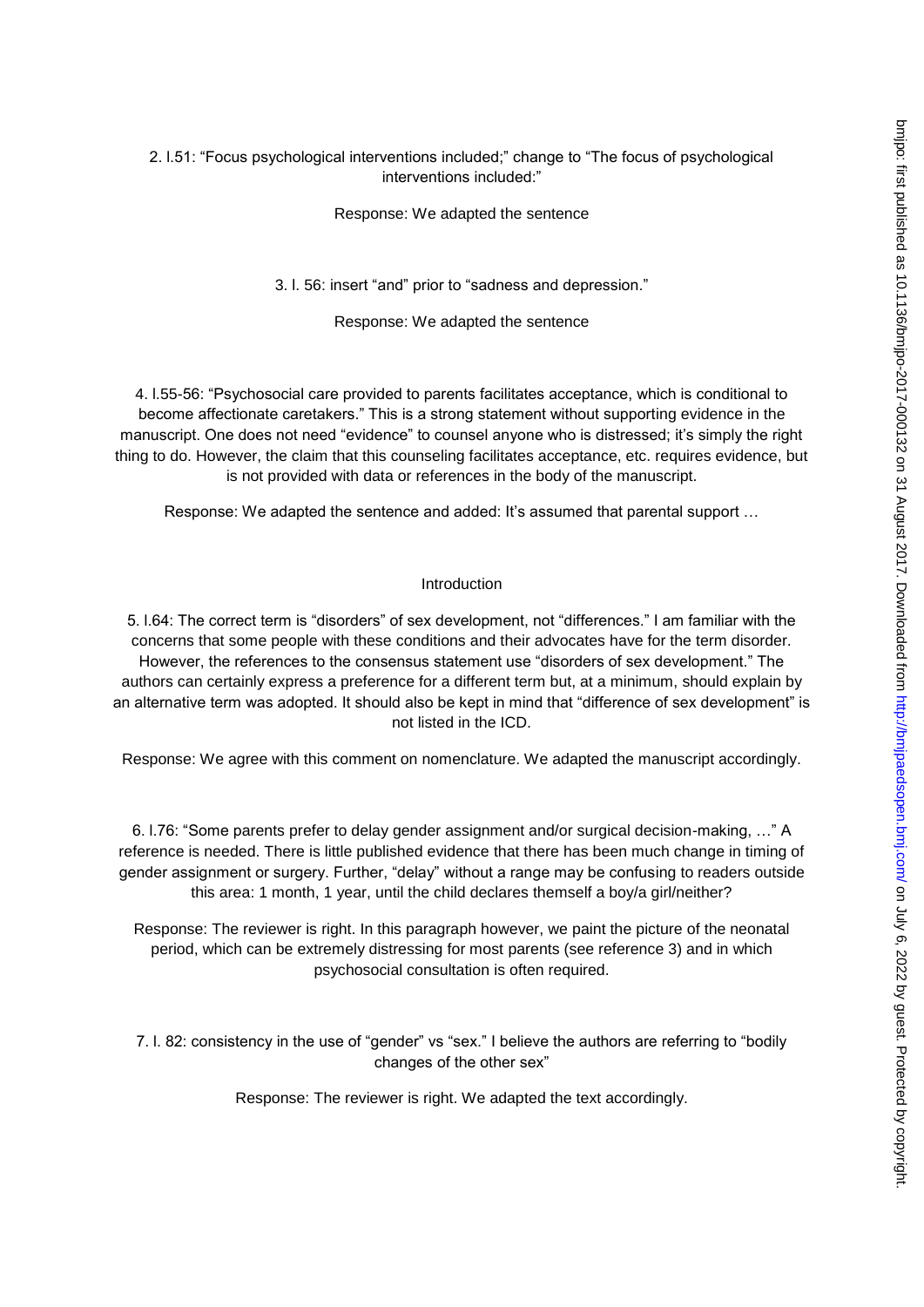8. l.82-84: please provide supporting references, and similarly for the statements that follow in the paragraph.

Response: We added supporting references 4-8

9. l. 89-94: these generalizations require citations.

Response: Thank you for this valid suggestion. We added supporting references 10-18

#### Results

10. Some might strongly contend that it is inappropriate for teachers, religious workers and nurses (l.145-146) to be providing "psychological counseling (e.g., l. 169). I recognize that this statement refers to only a minority (30%) of study participants, but it begs the question of what is considered to be "psychological" or "psychosocial" services in this clinical context.

Response: We agree with the reviewer. We adapted the manuscript.

11. l.156: it's unclear what data the chi-square is being used to test

Response: Thank for you pointing to this lack of information. We have now added missing information

12. l.163: "Referrals for psychosocial counseling…." this implies that a medical specialist is the "gatekeeper" to psychosocial services and suggests a model of care other than the multidisciplinary model recommended in references 1 and 2.

Response: We asked responders how patients and parents were referred to their services. Selfreferral was one of the options that could be indicated, but this option was rarely selected. The survey conducted by Kyriakou et al. (ref 19) revealed that for the large majority of DSD patients, the pediatric endocrinologist is considered the key medical specialist in the diagnostic process, in clinical management and follow-up until adulthood. This key position makes it likely that parents will discuss their difficulties in coping first with their pediatric endocrinologist, as he/she is best known. Knowing parents and their children well, the pediatric endocrinologist may be the first professional to observe patient's and parents needs for psychosocial consultation.

Do the results of the survey suggest that most psychosocial services are delivered on a consultation basis only? If so, there are presumably many patients/families that do not receive support because there are no obvious signs of distress. Please clarify.

Response: From our findings we cannot draw the conclusion that most psychosocial services are delivered on a consultation basis only. We did not conduct a survey among patients/families, so we cannot answer questions regarding psychosocial services hoped for but not received. We could not compare responses from our responders with data from other resources such as information from hospital registrations, registries like i-DSD or epidemiological databases.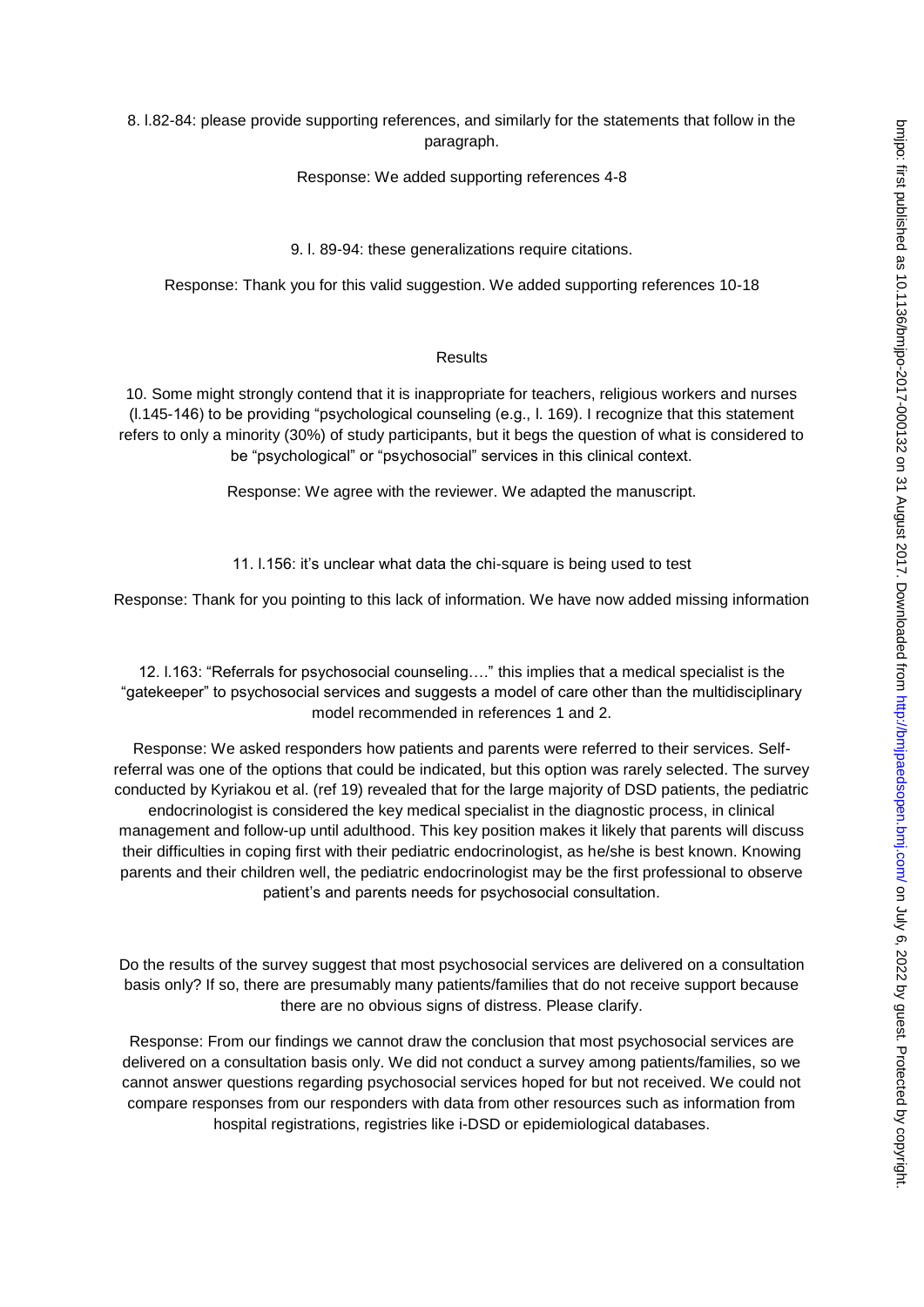13. The description of the services is vague and it is likely that they are delivered in a highly variable manner across providers leaving the reader without a strong sense of what is actually done. For example, l.180-182: Medical providers would likely say that they also deliver some of this counseling. How is that distinguishable from what psychosocial providers deliver?

Response: the reviewer is right. In this survey we aimed to investigate professional training and activities of professionals in psychosocial care worldwide. As local organization of health care and the services of providers of psychosocial care differ between nations, our survey only focused on services expected to be delivered by the majority of colleagues. We did not carry out a survey on psychosocial care provided by medically trained personnel so we cannot compare psychosocial care delivered by medically trained professionals and professionals in psychosocial care.

14. Figure 3 and related comments in Discussion: It should be pointed out that the experiences ranked stem from those patient/families "referred" to be seen by the psychosocial provider. Because only a subset of DSD patients/families are referred, this may give the reader a distorted view of the prevalence and pattern of these issues.

Response: this survey was designed to obtain an overview of delivered services by providers of psychosocial care from different nations. It was not our intention to assess prevalence and patterns.

15. Figure 1. The legend "Most, Middle, Least" is not readily understood.

16. Figure 2. "coping and acceptance (remove DSD)"; "Coping and acceptance infertility" to Infertility: coping and acceptance; "Education on psychological aspect DSD" to Education on psychological aspects of DSD.17. Figure 3. "Types of emotional problems seen among inidividuals (sic) with DSD?" "Types of adjustment problems in DSD"

18. for all figures, consider ordering rows from most to least frequent

Response: the reviewer attentively read the figures. We adapted the figures in line with these suggestions, but did not order rows from most to least frequent as this requires to make all figures over again. The bars in the figures do not reflect an ordinal principle.

**Discussion** 

19. l.230-232: incomplete sentence

Response: The reviewer is right. We adapted the manuscript.

20. l.236-238: was this information collected as part of the survey or is it assumed?

Response: see figure 1, information collected in the survey.

21. Neither the data collected nor Discussion are sufficiently specific to inform the development of psychosocial services tailored to the DSD population. If the approaches to treatment are the same as for other chronic conditions, then that should be stated along with references to evidence-based psychosocial interventions.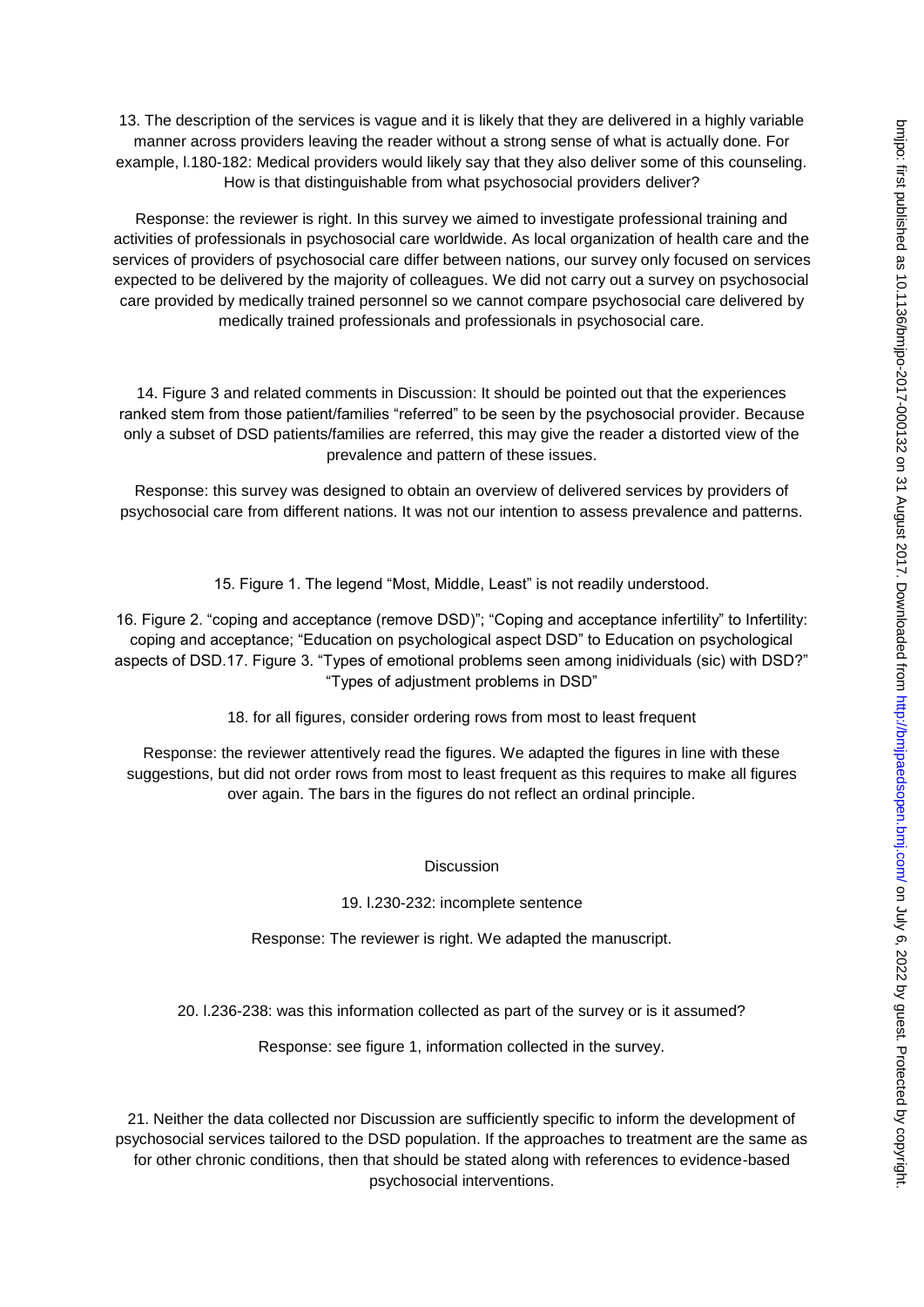Response: We agree with the reviewer. This survey was only designed to assess services delivered by providers of psychosocial care for patients/parents with DSD.. The survey was not intended to assess standards of care for patients, but findings in this survey may be helpful in development of standards of care.